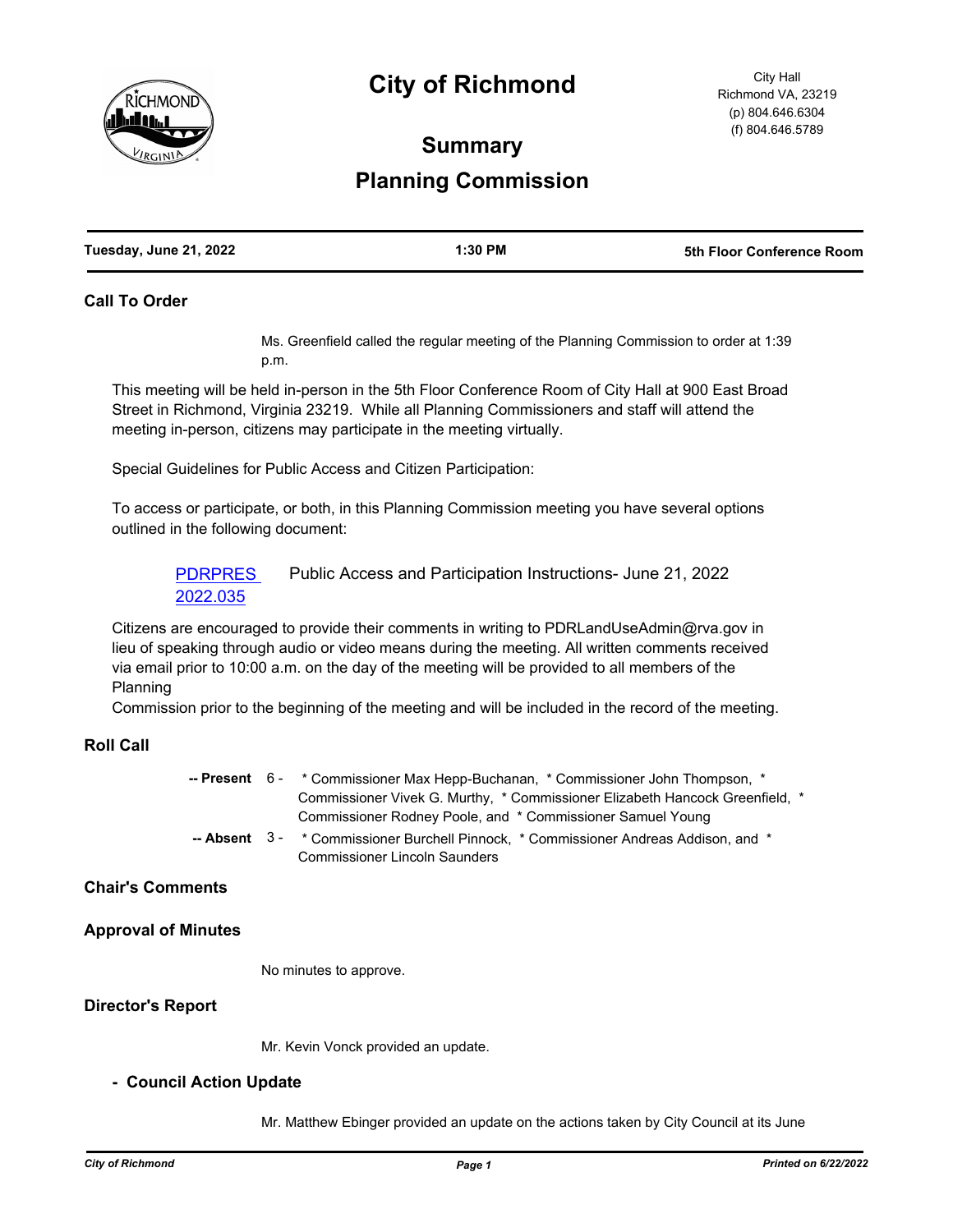13, 2022 meeting.

**11.** [CPCR.2022.0](http://richmondva.legistar.com/gateway.aspx?m=l&id=/matter.aspx?key=32340) Resolution to update the Rules of Procedure to allow for periodic virtual 66 participation by Planning Commission Members.

Public Hearing: No one spoke.

**A motion was made by Commissioner Vivek G. Murthy, seconded by Commissioner John Thompson, that this City Planning Commission Resolution be approved. The motion carried unanimously, with Chairman Rodney Poole excused from the vote.**

A motion was made by Commissioner Max Hepp-Buchanan, seconded by Commissioner Samuel Young, that Chairman Rodney Poole be able to participate in the meeting virtually due to personal illness.

The motion carried unanimously, with Chairman Rodney Poole excused from the vote.

## **Consideration of Continuances and Deletions from Agenda**

**1.** ORD. [2022-159](http://richmondva.legistar.com/gateway.aspx?m=l&id=/matter.aspx?key=31960) To rezone the property known as 500 Maury Street from the M-2 Heavy Industrial District to the TOD-1 Transit-Oriented Nodal District. (6th District)

> **A motion was made by Commissioner Thompson, seconded by Commissioner Murthy, that this Ordinance be continued to the July 18, 2022 meeting of the Planning Commission. The motion carried unanimously.**

## **Consent Agenda**

Mr. Ebinger presented the Consent Agenda.

Public Hearing: Grayson Gilbert and Sheryl Brooks spoke in opposition to Item 5.

**A motion was made by Commissioner Young, seconded by Commissioner Murthy, to amend the Consent Agenda to continue Item 5 to the July 18, 2022 meeting of the Planning Commission. The motion carried by a vote of (5;1), with Commissioner Greenfield voting in opposition.**

**A motion was made by Commissioner Hepp-Buchanan, seconded by Commissioner Murthy, that the Consent Agenda be approved as amended. The motion carried by the following vote:**

- Aye -- 6 \* Commissioner Max Hepp-Buchanan, \* Commissioner John Thompson, \* Commissioner Vivek G. Murthy, \* Commissioner Elizabeth Hancock Greenfield, \* Commissioner Rodney Poole and \* Commissioner Samuel Young
- **2.** ORD. [2022-148](http://richmondva.legistar.com/gateway.aspx?m=l&id=/matter.aspx?key=31728) To authorize the special use of the property known as 3216 3rd Avenue for the purpose of four single-family detached dwellings, with off-street parking, upon certain terms and conditions. (6th District)

**This Ordinance was recommended for approval to the City Council.**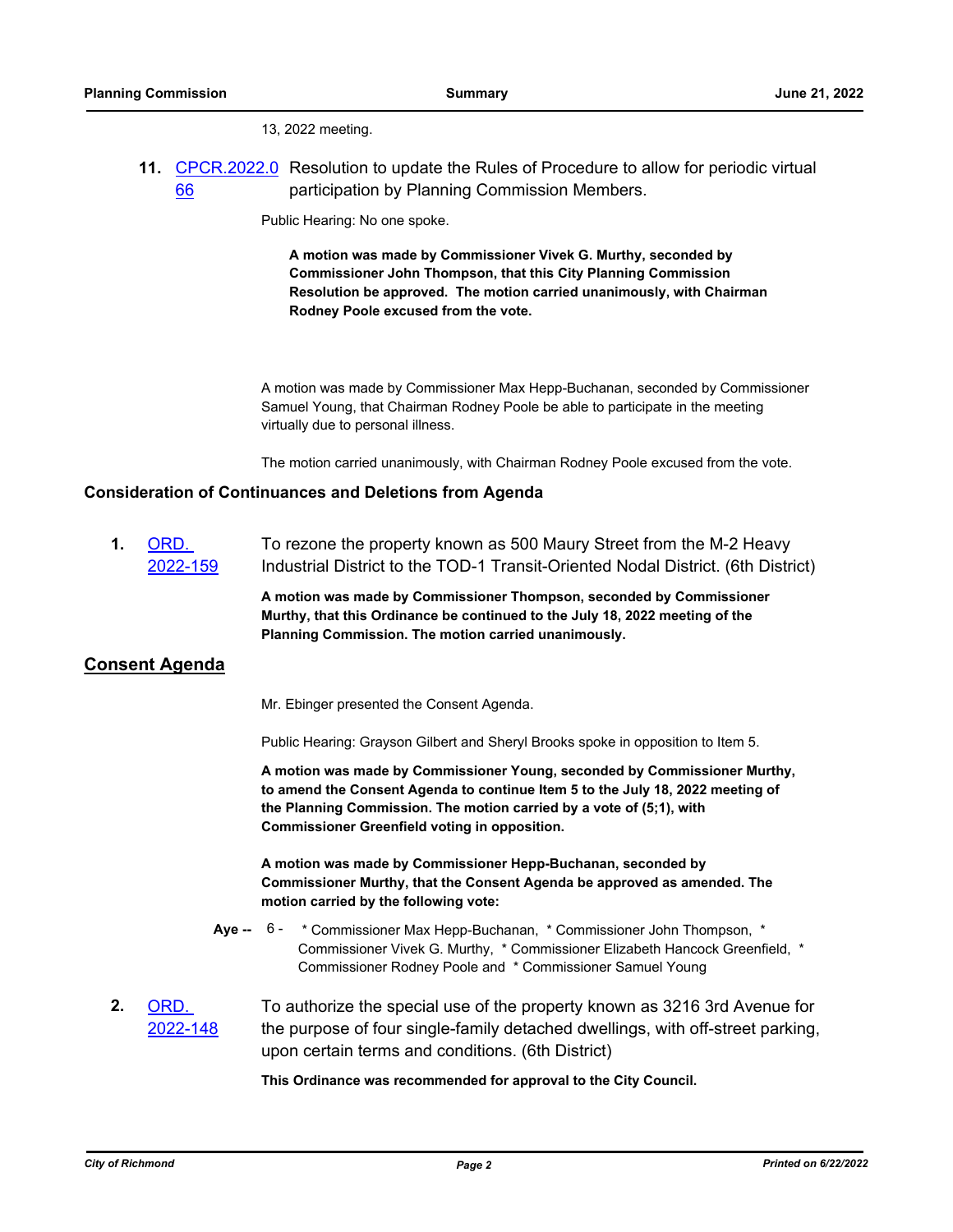| 3. | ORD.<br>2022-160 | To amend and reordain Ord. No. 88-249-225, adopted Oct. 10, 1988, as<br>previously amended by Ord. No. 91-283-92-1, adopted Jan. 13, 1992, and<br>Ord. No. 2014-193-175, adopted Oct. 13, 2014, which authorized the<br>special use of the property known as Highland Park School, containing<br>2.61 acres, more or less, located on the southwest corner of Brookland<br>Park Boulevard and Second Avenue, for an apartment building for the<br>elderly (persons 60 years of age and older), for the purpose of reducing the<br>residency age requirement for at least 80 percent of the occupied units to<br>persons 55 years of age and older, to authorize additional on-site parking,<br>upon certain terms and conditions. (6th District) |
|----|------------------|--------------------------------------------------------------------------------------------------------------------------------------------------------------------------------------------------------------------------------------------------------------------------------------------------------------------------------------------------------------------------------------------------------------------------------------------------------------------------------------------------------------------------------------------------------------------------------------------------------------------------------------------------------------------------------------------------------------------------------------------------|
|    |                  | This Ordinance was recommended for approval to the City Council.                                                                                                                                                                                                                                                                                                                                                                                                                                                                                                                                                                                                                                                                                 |
| 4. | ORD.<br>2022-094 | To authorize the special use of the property known as 1203 East Brookland<br>Park Boulevard for the purpose of a mixed-use building containing up to 43<br>dwelling units, upon certain terms and conditions.<br>(6th District)                                                                                                                                                                                                                                                                                                                                                                                                                                                                                                                  |
|    |                  | This Ordinance was recommended for approval to the City Council.                                                                                                                                                                                                                                                                                                                                                                                                                                                                                                                                                                                                                                                                                 |
| 5. | ORD.<br>2022-161 | To authorize the special use of the property known as 909 North 29th<br>Street for the purpose of five single-family attached dwellings, with<br>off-street parking, upon certain terms and conditions. (7th District)                                                                                                                                                                                                                                                                                                                                                                                                                                                                                                                           |
|    |                  | This Ordinance was recommended for continuance to the July 18, 2022 meeting<br>of the Planning Commission.                                                                                                                                                                                                                                                                                                                                                                                                                                                                                                                                                                                                                                       |
| 6. | ORD.<br>2022-162 | To authorize the special use of the property known as 1114 Azalea Avenue<br>for the purpose of an automated teller machine as a principal use, upon<br>certain terms and conditions. (3rd District)                                                                                                                                                                                                                                                                                                                                                                                                                                                                                                                                              |
|    |                  | This Ordinance was recommended for approval to the City Council.                                                                                                                                                                                                                                                                                                                                                                                                                                                                                                                                                                                                                                                                                 |
| 7. | ORD.<br>2022-163 | To authorize the special use of the property known as 3001 Commerce<br>Road for the purpose of parking areas and drive aisles illuminated by<br>lighting structures in excess of 35 feet in height, upon certain terms and<br>conditions. (8th District)                                                                                                                                                                                                                                                                                                                                                                                                                                                                                         |
|    |                  | This Ordinance was recommended for approval to the City Council, with an<br>amendment to include the property known as 2301 Commerce Road in the<br>Ordinance.                                                                                                                                                                                                                                                                                                                                                                                                                                                                                                                                                                                   |
| 8. | ORD.<br>2022-164 | To authorize the special use of the property known as 1504 Park Avenue<br>for the purpose of a single-family attached dwelling, upon certain terms and<br>conditions. (2nd District)                                                                                                                                                                                                                                                                                                                                                                                                                                                                                                                                                             |
|    |                  | This Ordinance was recommended for approval to the City Council.                                                                                                                                                                                                                                                                                                                                                                                                                                                                                                                                                                                                                                                                                 |
| 9. | ORD.<br>2022-165 | To authorize the special use of the property known as 2312 Summer Hill<br>Avenue for the purpose of a day nursery for up to 12 children, upon certain<br>terms and conditions. (8th District)                                                                                                                                                                                                                                                                                                                                                                                                                                                                                                                                                    |